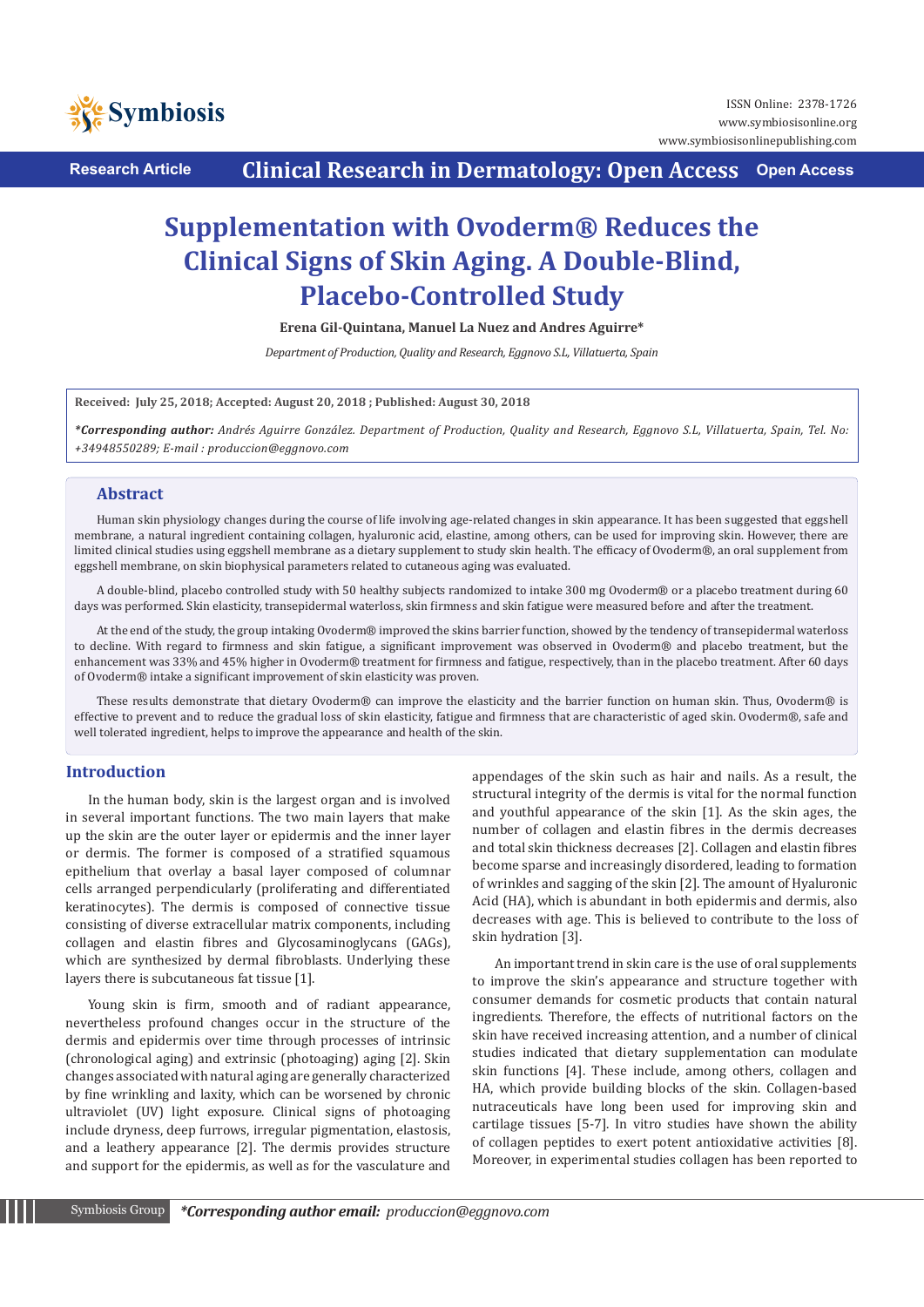have beneficial biological functions in skin [9-12]. Furthermore, previous studies reported that HA is closely involved in keratinocyte proliferation and differentiation [13] and may participate in maintaining the cell structure by utilizing its high water retention and viscosity [14].

Eggshell membrane, an organic substance, is known to increase cellular activity, increase collagen production, slow down skin aging and reduce the detrimental effects of damage from UV light and inflammation [15-17]. The objective of this research was to study the effectiveness of Ovoderm®, composed of eggshell membrane, on skin biophysical parameters related to cutaneous aging.

## **Materials and Methods**

### **Food Supplement Under Investigation**

The dietary supplement used in this study was Ovoderm® (Eggnovo, Spain), consisting of eggshell membrane separated from eggshells by a patented process (Patents: ES 2 181580 B1 and ES 2 327087 B2). Compositional analysis of eggshell membranes has identified a high content of protein (collagen types I-V-X, elastin, keratin) [18, 19] and moderate quantities of GAGs (Glucosamine, Chondroitin Sulfate, HA) [20].

## **Study Design**

A randomized, double-blind and unicentric clinic-nutritional study was performed to evaluate the efficacy, acceptability and tolerability of the daily intake of an encapsulated food supplement containing 300mg of Ovoderm® (eggshell membrane). Volunteers had to intake one capsule a day of the food supplement with Ovoderm® or with placebo (microcrystalline cellulose) during 60 consecutive days.

Assessments were performed at the beginning (day 0) and at the end of the study (day 60). The safety and tolerability were evaluated by registering all the adverse events and evaluating the results. The adverse events, reported spontaneously by the participants or after the indication of the research team, were recorded.

The study was approved by the Research Ethic Committee of the Quirón hospital and it was conducted by IDERMA - Instituto Quirón Dexeus.

#### **Subjects**

A total of 52 healthy subjects, men and women, between 45 and 75 years old were enrolled in the study. Subjects were randomized to each of the two treatment groups to receive a daily dose of either Ovoderm® or placebo. Prior to the beginning of oral treatment and data acquisition a washout period of two weeks was stablished. Throughout the study volunteers could not use any cosmetic product on the test area. Volunteers fulfilling all the inclusion criteria were enrolled in the study. During the performance two participants abandoned voluntarily the study. The final analysis was conducted with 50 volunteers divided in two groups of 25.

#### **Inclusion Criteria**

The inclusion criteria were as follows: general good health, no hypersensitivity to any of the components, no digestive pathologies and no in pharmacological treatment; healthy and balanced living and dietary habits; ability to understand the clinical study, personal informed consent to participate in the study and willingness and capability to follow the study rules and a fixed schedule.

#### **Exclusion Criteria**

The exclusion criteria were as follows: allergy to eggs or allergies; eating disorders; gastrointestinal disorders or digestive surgeries the previous two years; systemic illnesses altering intestinal motility or changes in the intestinal motility by stress; diabetes, hipo or hyper thyroidism; medication or drugs changing the intestinal motility; changes in the diet habits in the previous 2 months; pharmacological treatment and/or food supplements that change the body weight or the appetite; alcohol, drugs, drug products or alcohol abuse; stop smoking the last 6 months or planning to stop during the study; pregnancy or period of breast feeding; intake of nutritional supplements; change in usual skin care routine; lack of compliance and intellectual or mental inability to follow the study instructions.

## **Measurements**

### **Transepidermal Waterloss**

Transepidermal Waterloss (TEWL) was measured using Tewameter® (Software del Tewameter® MPA 580) by applying a constant negative pressure. Prior to the measurement there was a 10 minute of acclimation. The scale is as follows: 0-10 (very healthy condition), 10-15 (healthy condition), 15-25 (normal condition), 25-30 (affected skin) and superior to 30 (critical condition) (Technical Guide).

## **Skin Elasticity, Firmness and Fatigue or Tiring Effect**

Skin elasticity was measured with the Cutometer® (Software del Cutometer® MPA 580) by applying a constant negative pressure. Prior to the measurement there was a 10 minute of acclimation. The resistance of the skin to be sucked up by negative pressure (firmness) and its ability to return into its original position (elasticity) are displayed as curves. To measure the firmness R0 value was recorded. This parameter looks at the maximum amplitude and represents the passive behaviour of the skin to force (firmness). To analyse skin elasticity, R6 value was recorded (Portion of the visco-elasticity on the elastic part of the curve) which decreases with increasing skin elasticity. R9 parameter represents tiring effects of the skin after repeated suction and release of the skin. The lower the R9 value the smaller the fatigue or tiring effect (Technical Guide).

#### **Eye Contour Appearance**

A picture of the eye contour was taken before and after the treatments to each volunteer. The picture of three volunteers (volunteer 29, volunteer 20 and volunteer 43) intaking Ovoderm® is included in Figure 6.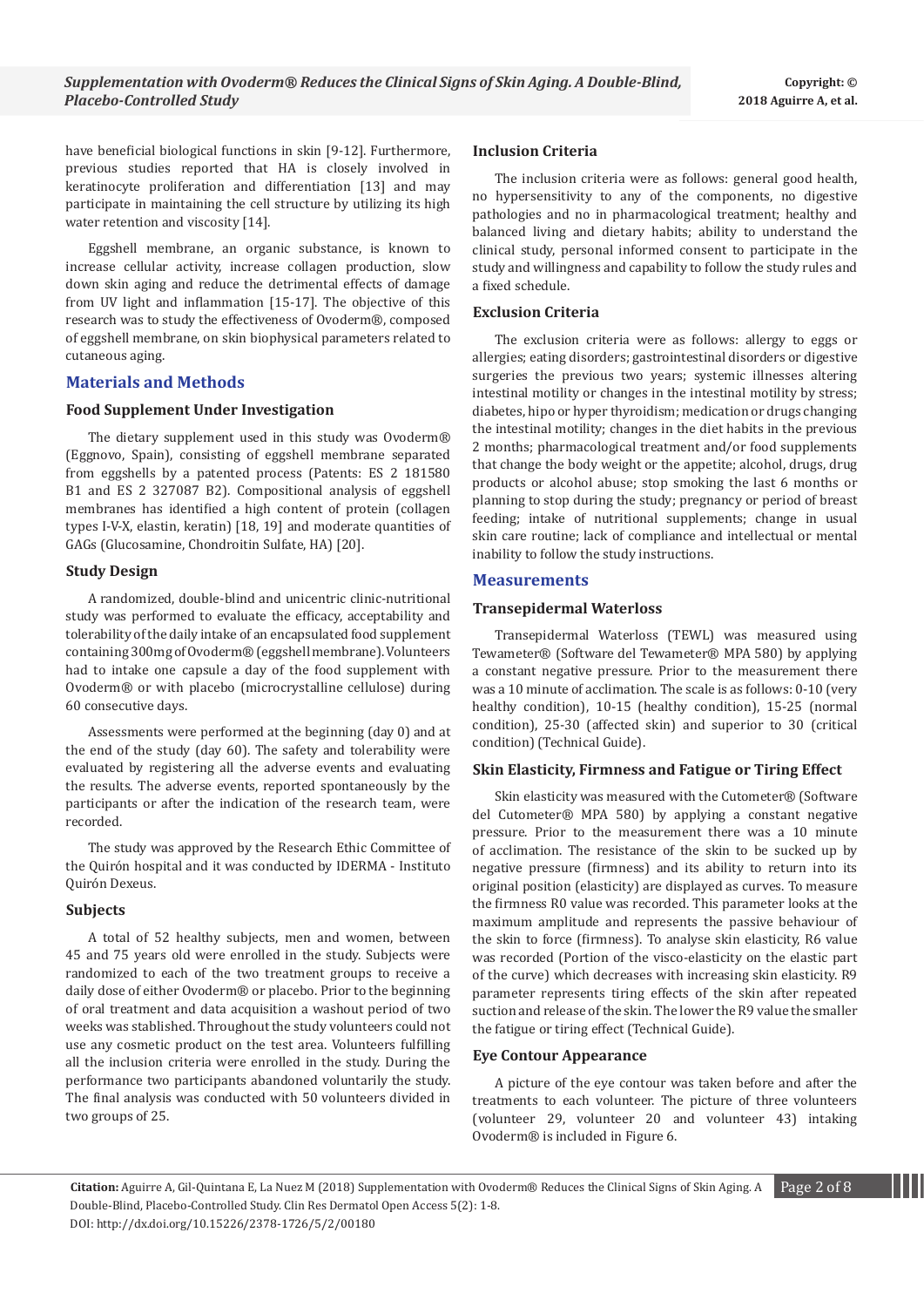#### **Statistical Analysis**

Statistical analysis of skin parameters was performed. Differences between baseline (day 0) and final data (day 60) were analysed by paired t-test. Statistical significance was considered when P < 0.05. Results are shown as mean ± standard error.

## **Results**

Fifty out of fifty-two subjects completed the full course of treatment and follow-up. None of the dropouts were related to product intake or study procedure in general. There were no discomfort or adverse reactions reported.

## **Participants' Characteristics**

The mean age of the volunteers was  $52.46 \pm 6.33$  years being the minimum age 45 years old and the maximum age 73 years old. Regarding age and gender distribution 40% were under 50 years old and 90% of the participants were women. The predominant phototypes were II described as "White" (40%) and III defined as "Medium" (44%) Table 1.

| Table1: Descriptive data of the participants. Age, gender, skin phototype and skin type are shown as percentage of the participants in each category. |                      |                |
|-------------------------------------------------------------------------------------------------------------------------------------------------------|----------------------|----------------|
| <b>Variables</b>                                                                                                                                      | <b>Subcategories</b> | Percentage (%) |
| Age                                                                                                                                                   | < 50 Years           | 40             |
|                                                                                                                                                       | >50 Years            | 60             |
| Mean $\pm$ SD: 52.46 $\pm$ 6.33 years old                                                                                                             |                      |                |
| Gender                                                                                                                                                | Women                | 90             |
|                                                                                                                                                       | Men                  | 10             |
| Skin phototype                                                                                                                                        | Type II (White)      | 40             |
|                                                                                                                                                       | Type III (Medium)    | 44             |
|                                                                                                                                                       | Type IV (olive)      | 16             |
| Skin type                                                                                                                                             | Normal               | 86             |
|                                                                                                                                                       | Dry                  | 14             |

#### **Water loss**

The transepidermal waterloss (TEWL), known as the skin's barrier function, was categorised at the beginning of the study as "healthy condition" (values between 10 to 15 g/m<sup>2</sup>h) in both groups, being 14.74 ± 1.22 g/m<sup>2</sup> h and 13.91 ± 1.46 g/m2h the values of the placebo and Ovoderm® group respectively. After 60 days of treatment with Ovoderm® there was a 18.75% of decrease in the water loss (Figure 5) reaching a value of 11.30 ± 1.03 g/m<sup>2</sup> h (Figure 1), which is close to the definition of very healthy condition (< 10 g/m<sup>2</sup>h). In the placebo group the TEWL values kept stable (a slight decrease of 1.18% was measured) (Figure 5) staying the parameters in the "healthy condition".

### **Firmness**

The starting level of skin firmness (R0 parameter) in the Ovoderm $\circledR$  group was  $0.22 \pm 0.03$  mm (Figure 2A) and a significant decrease (p=0.0003) of 51.06% after 60 days was observed (Figure 5) reaching values of  $0.11 \pm 0.01$  mm (Figure 2A). In the placebo group a decrease of 37.4% was also measured in the R0 parameter until values of  $0.13 \pm 0.01$  mm at day 60. However, subgroup analysis focusing on age in either participants under or above 50 years old revealed a significant decrease in the Ovoderm® group that was not assessed in the placebo group (Figures 2B, 2C).





**Citation:** Aguirre A, Gil-Quintana E, La Nuez M (2018) Supplementation with Ovoderm® Reduces the Clinical Signs of Skin Aging. A Page 3 of 8 Double-Blind, Placebo-Controlled Study. Clin Res Dermatol Open Access 5(2): 1-8. DOI: http://dx.doi.org/10.15226/2378-1726/5/2/00180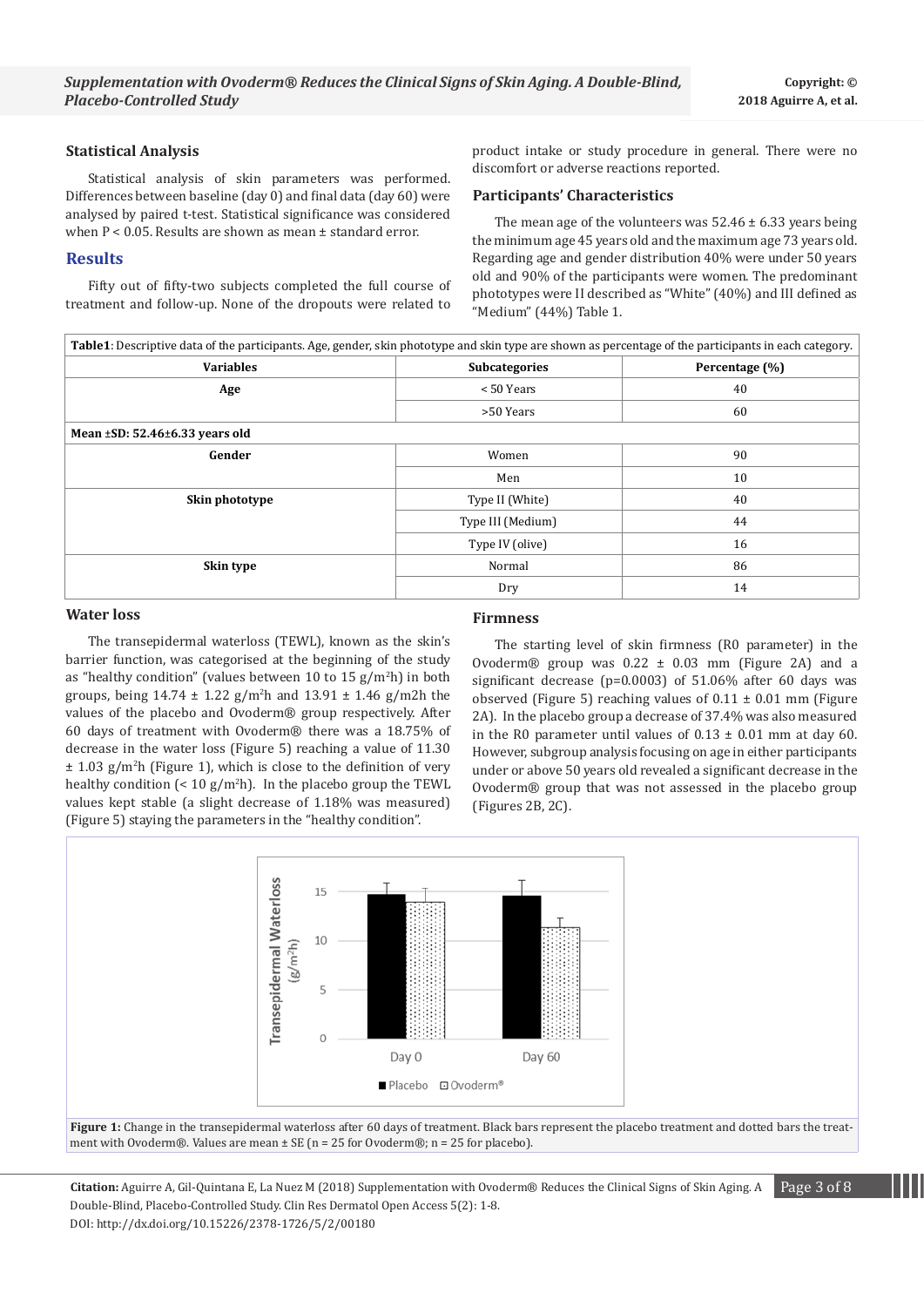*Supplementation with Ovoderm® Reduces the Clinical Signs of Skin Aging. A Double-Blind, Placebo-Controlled Study*



**Figure 2:** Change in firmness after 60 days of treatment. **A)** Firmness values of all the volunteers; **B)** Firmness values of the age subcategory under 50 years old; **C)** Firmness values of the age subcategory over 50 years old. Black bars represent the placebo treatment and dotted bars the treatment with Ovoderm®. Asterisks indicate significant differences (Student's paired t-test, P ≤ 0.05 (\*) or P ≤ 0.01 (\*\*)) between the beginning and the end of the study. Values are mean  $\pm$  SE (n = 25 for Ovoderm®; n = 25 for placebo). The smaller the value, the higher the firmness.

#### **Skin Elasticity**

There was a significant improvement in the elasticity in the group intaking Ovoderm® that was not measured in the placebo group (Figure 3A). The elasticity parameter, R6 (unitless), declined significantly from  $0.79 \pm 0.09$  to  $0.59 \pm 0.07$  (Figure 3A) which meant a significant decrease of 25.08% in the R6 measurement (Figure 5) while no significant changes were assessed in the placebo group. Similarly, in the age subcategory of participants above 50 years old a significant decrease in the R6 value was recorded from  $0.85 \pm 0.10$  to  $0.60 \pm 0.10$  that was not observed in the placebo group (Figure 3C). In volunteers under 50 years old no significant changes were viewed in none of the groups but a tendency to decline (20.6%) in Ovoderm® treatment was viewed (Figure 3B).

#### **Skin Fatigue**

The skin tiring or fatigue, R9 parameter, decreased significantly in both groups after 60 days of treatment (Figure 4A), being the decline of R9 a 33.12% in the group intaking Ovoderm® and a 17.58% in the placebo group (Figure 5). In volunteers under 50 years old intaking Ovoderm® the R9 starting level was about  $0.024 \pm 0.004$  mm and significantly declined to  $0.016 \pm 0.004$ mm after 60 days of treatment while no significant changes were observed in the placebo group (Figure 4B). In participants over 50 years old there was a significant decrease of R9 after 60 days of treatment in both groups, 21.5% in the placebo treatment and 33.8% in the treatment with Ovoderm® after 60 days (Figure 4C).

#### **Eye contour appearance**

The pictures before and after the treatment with Ovoderm® shown in Figure 6 show the visual difference of the skin from the eye contour.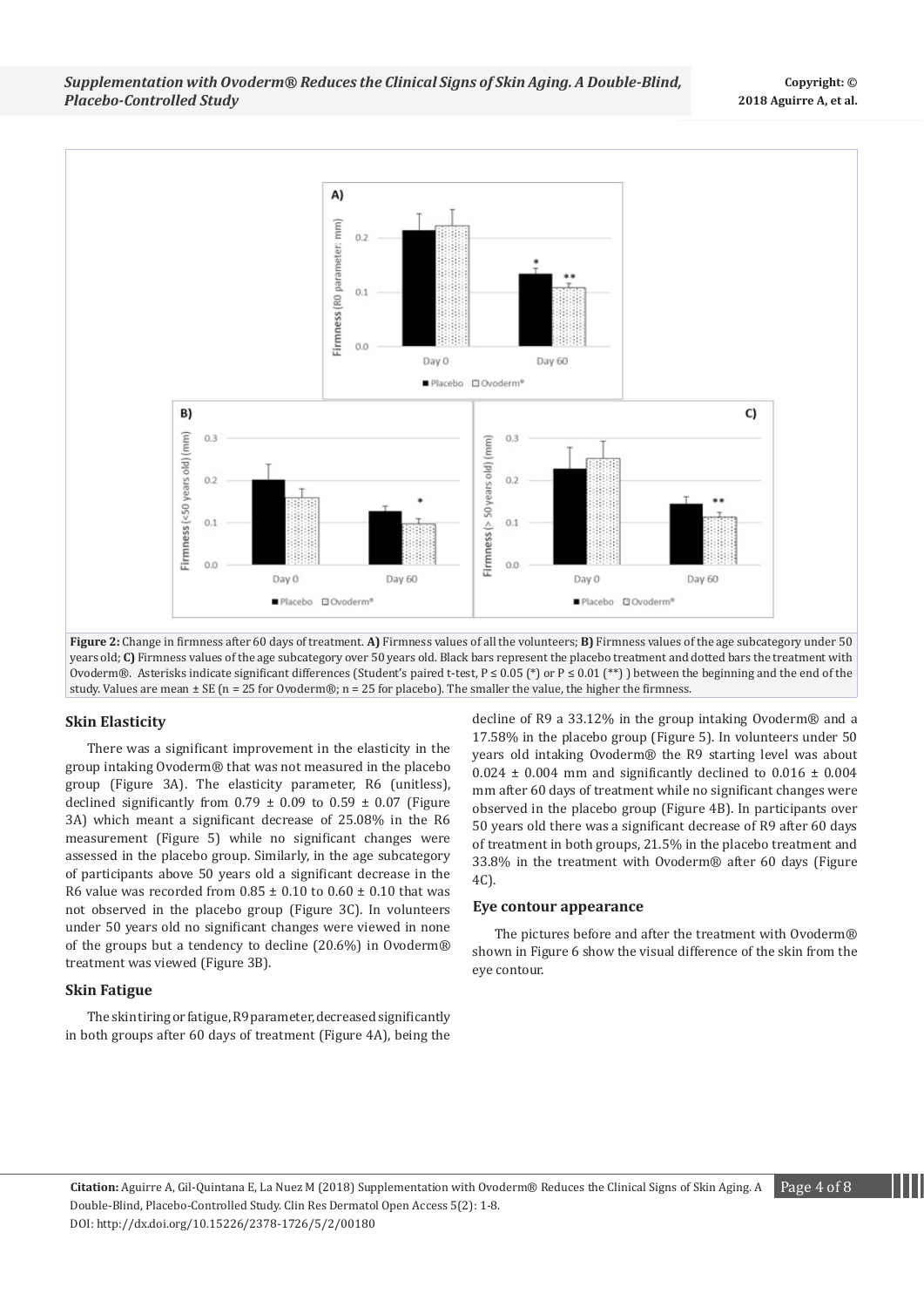*Supplementation with Ovoderm® Reduces the Clinical Signs of Skin Aging. A Double-Blind, Placebo-Controlled Study*



**Figure 3:** Skin elasticity change after 60 days of treatment. A) Firmness values of all the volunteers; B) Firmness values of the age subcategory under 50 years old; C) Firmness values of the age subcategory over 50 years old. Black bars represent the placebo treatment and dotted bars the treatment with Ovoderm®. Asterisks indicate significant differences (Student's paired t-test,  $P \le 0.05$  (\*) or  $P \le 0.01$  (\*\*)) between the beginning and the end of the study. Values are mean  $\pm$  SE (n = 25 for Ovoderm®; n = 25 for placebo). The smaller the value, the higher the elasticity.



**Figure 4:** Skin fatigue change after 60 days of treatment. A) Firmness values of all the volunteers; B) Firmness values of the age subcategory under 50 years old; C) Firmness values of the age subcategory over 50 years old. Black bars represent the placebo treatment and dotted bars the treatment with Ovoderm®. Asterisks indicate significant differences (Student's paired t-test, P ≤ 0.05 (\*) or P ≤ 0.01 (\*\*)) between the beginning and the end of the study. Values are mean  $\pm$  SE (n = 25 for Ovoderm®; n = 25 for placebo). The smaller the value, the lower the fatigue.

**Citation:** Aguirre A, Gil-Quintana E, La Nuez M (2018) Supplementation with Ovoderm® Reduces the Clinical Signs of Skin Aging. A Page 5 of 8 Double-Blind, Placebo-Controlled Study. Clin Res Dermatol Open Access 5(2): 1-8. DOI: http://dx.doi.org/10.15226/2378-1726/5/2/00180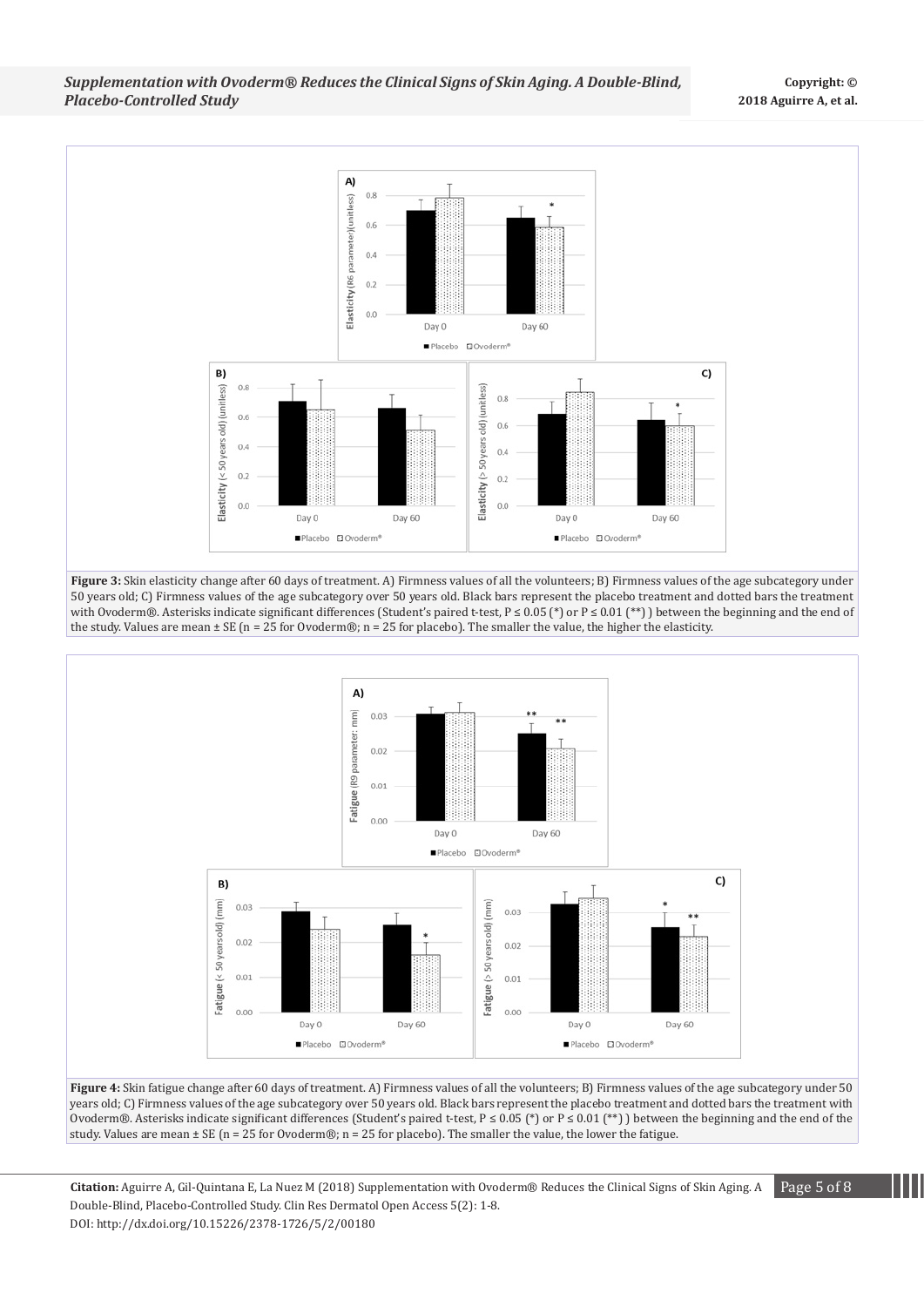

**Figure 5:** Percentage of improvement after 60 days of treatment in TEWL, firmness, elasticity and fatigue. Dark bars represent the placebo treatment and light bars the treatment with Ovoderm®.



**Citation:** Aguirre A, Gil-Quintana E, La Nuez M (2018) Supplementation with Ovoderm® Reduces the Clinical Signs of Skin Aging. A Page 6 of 8 Double-Blind, Placebo-Controlled Study. Clin Res Dermatol Open Access 5(2): 1-8. DOI: http://dx.doi.org/10.15226/2378-1726/5/2/00180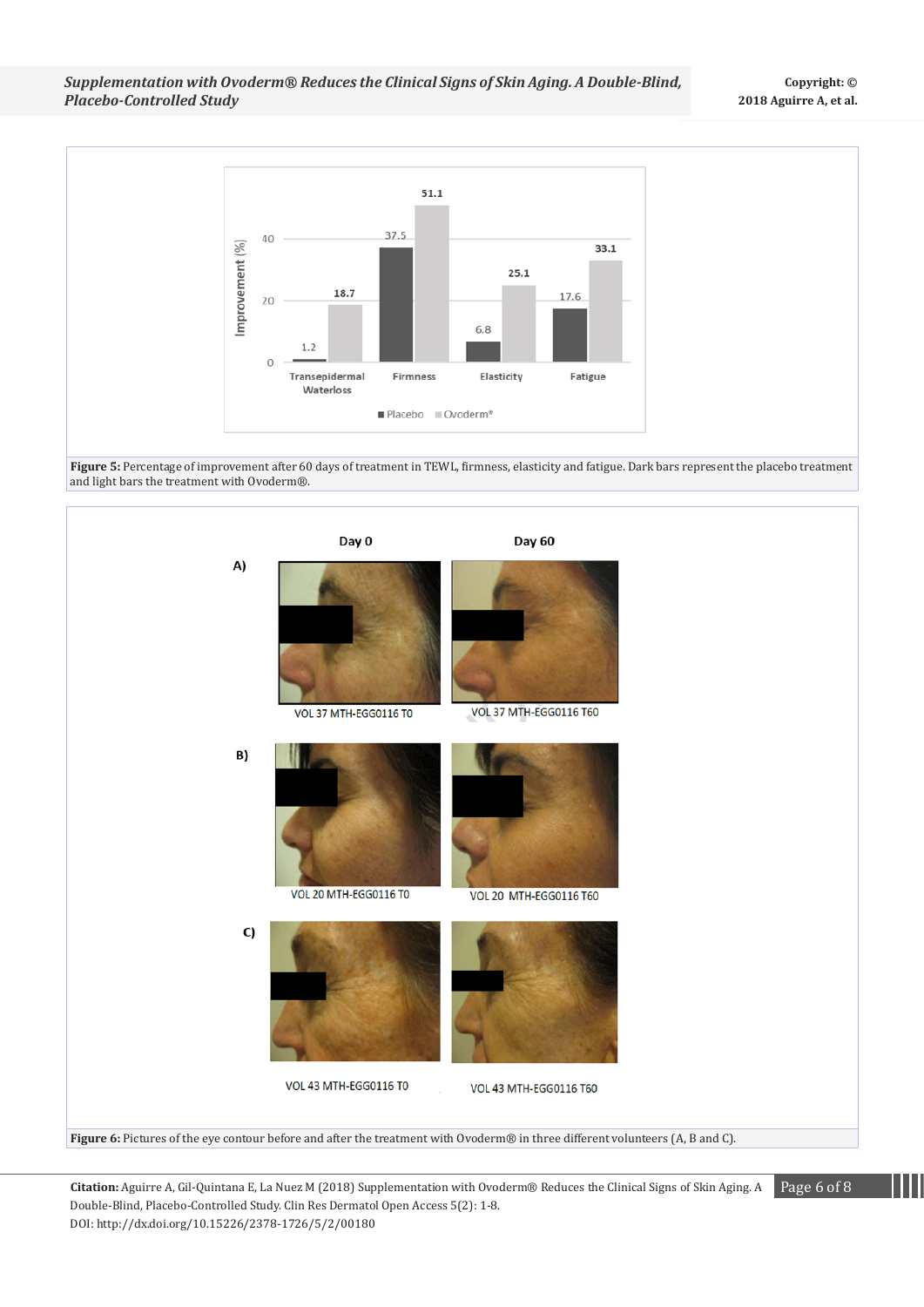## **Discussion**

The mechanical function of the skin is related to the biomechanical properties, the quality of the extracellular matrix and the structural organization of its components, being the most significant the epidermal stratum corneum, dermal collagen, elastic fibres and viscosity of the interstitial fluid. The dermis contains predominantly type I collagen (85%-90%) with lesser amounts of type III collagen (10%-15%). Collagen fibrils are part of the extracellular matrix macromolecules, where proteoglycans are also an important part [21].

Human face skin changes during the course of life and it is also a part of the human body that is exposed to UV radiation. Skin aging and photoaging are characterised by a reduction in skin thickness, loss of skin elasticity, collagen fibre degeneration and wrinkle formation [17, 22]. Some studies hypothesised that skin wrinkling that appears progressively as a function of age, could be due to the gradual alteration of collagen bundles that weakens the mechanical supporting tissue of stratum corneum [22]. The alterations in collagen, the major structural component of skin, have been suggested as a cause of the clinical changes observed in photoaged and naturally aged skin.

Eggshell membrane has been shown *in vitro* to be an ingredient that increases the cellular activity, collagen production and reduces the damage caused by UV light [16, 17, 23]. So far, few studies have been performed to investigate the effect of orally administered eggshell membrane on various skin parameters [24]. To our knowledge, this is the first clinical study set out to explore the efficacy of Ovoderm®, eggshell membrane, on skin physiology and appearance related to cutaneous aging. In this study the oral intake of 300mg of Ovoderm® was investigated in healthy humans demonstrating a significant improvement on skin physiology. The results revealed that only the volunteers intaking Ovoderm® improved their skin's barrier function as indicated by the 18.7% decline of TEWL after 60 days consumption. Moreover, the skin of volunteers taking Ovoderm® at the beginning of the study was catalogued as "healthy condition" (TEWL values of 10- 15 g/m2h) and this condition improved to close to "very healthy condition" (TEWL values 0-10 g/m2h) after 60 days intake. Low TEWL is a characteristic feature of an intact skin protective function where the stratum corneum acts as a fully functional barrier. In damaged or certain cases of diseased skin water loss rates increase [25].

Skin aging has been related to the decrease in elasticity and greater fatigue compared to young skin. The present results showed a significant improvement of 25% in elasticity in volunteers intaking Ovoderm® at day 60. Moreover, focusing in the results obtained by age group, a greater improvement was observed in the group above 50 years old (29.67%) than in the group under 50 years old (20.60%). The improved elasticity values mean higher distensibility of the elastin fibres. Our results are in agreement with previous investigations where oral administration of collagen-derived products have shown an improvement on skin elasticity [7, 26]. Regarding skin fatigue, a significant decrease was observed in both treatments Ovoderm® and placebo, nevertheless, the decline in skin fatigue was greater in Ovoderm® group (33%) than in the placebo group (18%). As mentioned, fatigue decreased significantly in both treatments at the end of the study so as the firmness. Once again, the volunteers intaking Ovoderm® experienced a bigger improvement in firmness, 51%, than the placebo volunteers, 37%. It is worth noting that separating participants by age, only participants intaking Ovoderm® improved significantly in firmness both, over and under 50 years old whereas no significant changes were observed in placebo group. Sagging (the contrary of firmness) and wrinkling of skin during aging are physiologically associated with diminished elasticity. Here, the improvement in elasticity and firmness are shown together with the decline of skin fatigue and the visual diminution of wrinkles showed in the eye contour pictures. The improvement observed in skin elasticity suggests a long lasting positive physiological effect, opposite to those of topical skin care products, which increase skin elasticity predominantly by enhancing epidermal hydration [27]. The ability of eggshell membrane to inhibit the collagen and elastin degradation shows its potential for application in anti-wrinkle cosmetics [16]. Furthermore, eggshell membrane reduces the matrix metalloproteinases, enzymes that are capable of degrading extracellular matrix proteins in human skin, which are induced by photoaging and natural skin aging with the concomitant reduction in collagen synthesis [28, 29, 30]. Eggshell membrane thus, prevents the decline of collagen synthesis and the collagen degradation and accordingly, the loss of hydration and elasticity in skin resulting in wrinkle formation [16, 31]. Moreover, treatment with eggshell membrane has previously shown a positive effect on diverse skin parameters such as pigmentation, wrinkles and hydration [24]. These effects seem to be mediated by an increase of collagen and HA levels, a reduction of matrix metalloproteinases activity, inhibition of collagenase and elastase, as well as inhibition of skin inflammation [16, 17].

## **Conclusions**

Taking all the results together we can conclude that the oral intake of Ovoderm®, in a short period of time and with a low dosage, ameliorates skins' protection function by improving the skin barrier function. The study clearly demonstrates a significant increase in skin elasticity. Moreover, a reduction in skin fatigue and firmness of the skin was also observed. The obtained data suggest that Ovoderm® is beneficial for both, people under and above 50 years old, but the improvement in people above 50 years old is superior.

 It has to be stated that the demonstrated efficacy refers to the specific composition of Ovoderm<sup>®</sup> and could not be extrapolated to eggshell membrane in general. Ovoderm® appears as an effective, safe and well tolerated dietary supplement that counteracts the clinical signs of skin aging.

**Citation:** Aguirre A, Gil-Quintana E, La Nuez M (2018) Supplementation with Ovoderm® Reduces the Clinical Signs of Skin Aging. A Page 7 of 8 Double-Blind, Placebo-Controlled Study. Clin Res Dermatol Open Access 5(2): 1-8. DOI: http://dx.doi.org/10.15226/2378-1726/5/2/00180